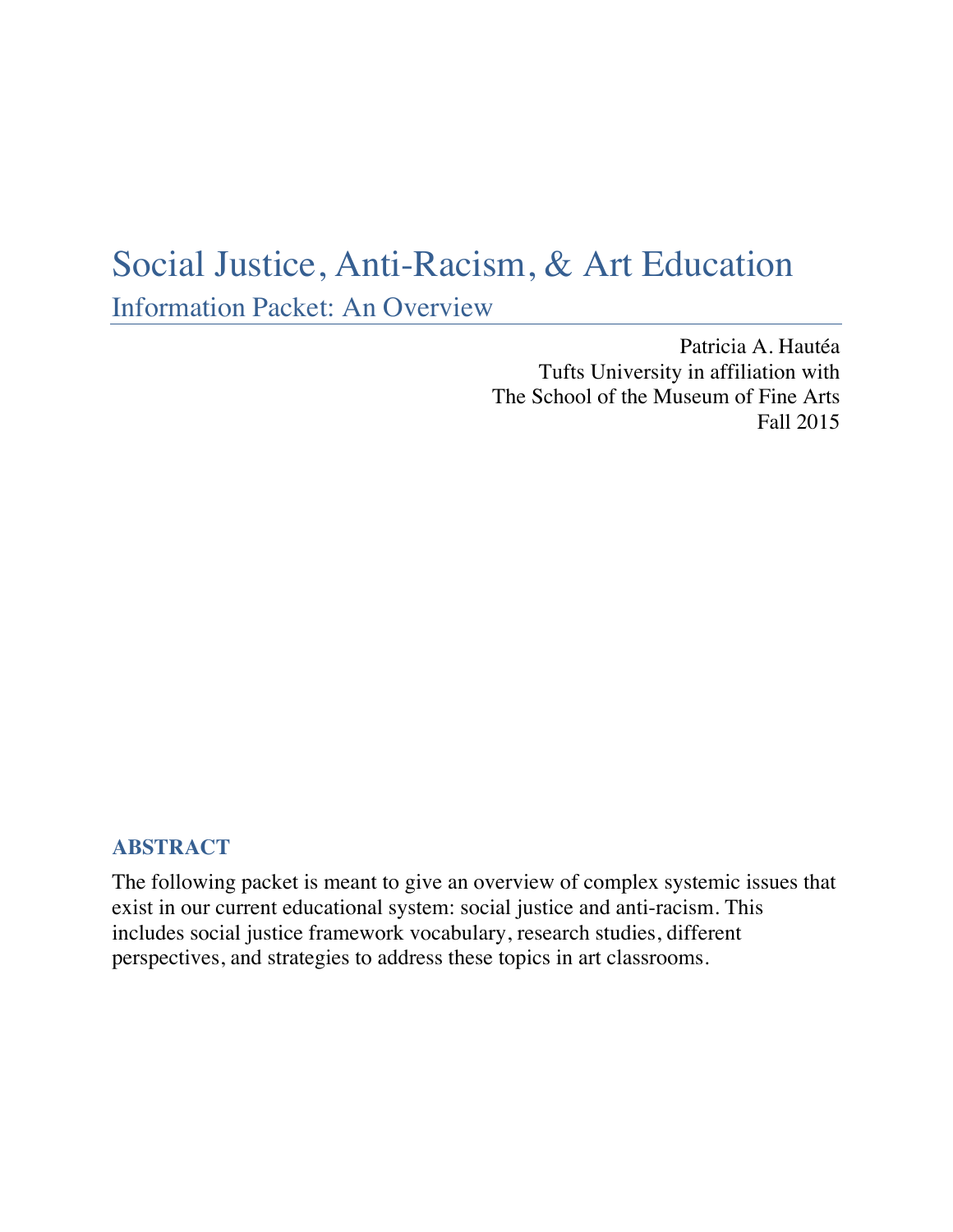#### **TABLE OF CONTENTS**

| AN INTRODUCTION TO SOCIAL JUSTICE                                                                               | 3              |
|-----------------------------------------------------------------------------------------------------------------|----------------|
| UNDERSTANDING SOCIAL JUSTICE TERMINOLOGY: A GLOSSARY                                                            | $\overline{4}$ |
| SOCIAL JUSTICE ART EDUCATION                                                                                    | 10             |
| ANTI-RACISM IN CONJUNCTION WITH SOCIAL JUSTICE                                                                  | 11             |
| EDUCATIONAL INITIATIVES IN POST-WAR AMERICA: THE PERPETUATION OF RACIAL<br><b>INEQUALITY (A BRIEF OVERVIEW)</b> | 12             |
| UNDERSTANDING AND ACKNOWLEDGING WHITE PRIVILEGE                                                                 | 13             |
| THE TOXICITY OF MICROAGGRESSIONS                                                                                | 14             |
| STRATEGIES FOR PROMOTING SOCIAL JUSTICE AND AN ANTI-RACIST                                                      |                |
| <b>ART CLASSROOM</b>                                                                                            | 15             |
| SOCIAL JUSTICE ART EDUCATION ENDURING IDEAS: THEMES & ARTISTS                                                   | 16             |
| CONCLUSION: CONSIDERING A MULTICULTURAL EDUCATION                                                               | 17             |
| <b>BIBLIOGRAPHY</b>                                                                                             | 19             |

**Note:** I would like to emphasize that social justice and anti-racism are enormous philosophical topics that require deep critical analysis and unpacking that can relate to race, class, and gender. It is not undermining the importance of the other social justice issues such as LGBTQ rights, anti-bullying, the problem with standardize testing, the prison industrial complex, etc. This packet serves only as an overview to garner an abridged comprehension of the two (social justice and anti-racism specifically) in relation to art education.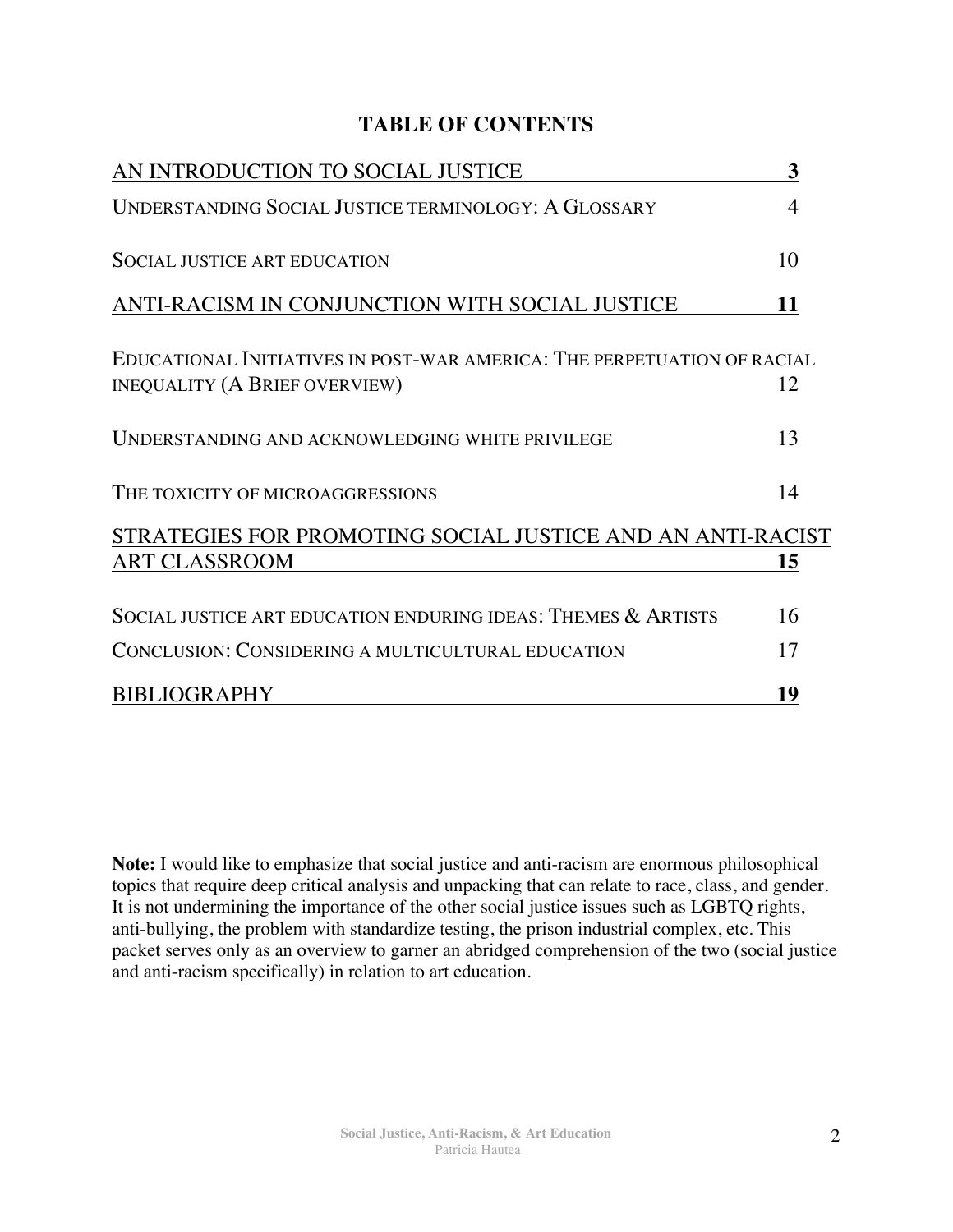# Social Justice

**What** *is* **"social justice"?** The context of social justice can fall into different categories when addressing the concepts of human rights and equality. *Social justice* (n.) is described as, "Promoting a society by challenging injustice and valuing diversity… when all people share a common humanity and therefore have a right to equitable treatment, support for their human rights, and a fair allocation of community resources." (Robinson) In this case, we should consider what "social justice" means in our classrooms, especially as future (or current) art educators.

Social justice framework is a method of acknowledging and taking action when it comes to unfair treatment or inequity while enhancing fair opportunities for our students. This means we must think critically, understand mechanisms of subjugation, and challenging societal hierarchies. A leading scholar in education, Marilyn Cochran-Smith, explained a social justice framework is one that "actively address[es] the dynamics of oppression, privileges, and 'isms' that society is the product of historically rooted, institutionally sanctioned stratification along socially constructed group lines that include race, class, gender, sexual orientation, and ability." (Sensoy & DiAngelo, 2009, p. 350)

Some examples of social justice educational frameworks include (but are not limited to): feminist, multicultural, disability rights, environmental, communitybased, critical pedagogy, social reconstruction, and visual art education. (Garber, 2004, p. 4). Other subjects to consider are the 'isms' Marilyn Cochran-Smith refers to: racism, sexism, other forms of discrimination, and political subjects. Strategies regarding 'anti-racism' will be discussed upon later on in this packet – the term "social justice" simply sets the framework to discuss various sociological systemic institutional problems.

"Art made for social justice is not simply a meandering inquiry into the play of light or color across a page, but an inquiry motivated by a specific, purposeful desire to impact structures of injustice." (Dewhurst, 2010, p. 7)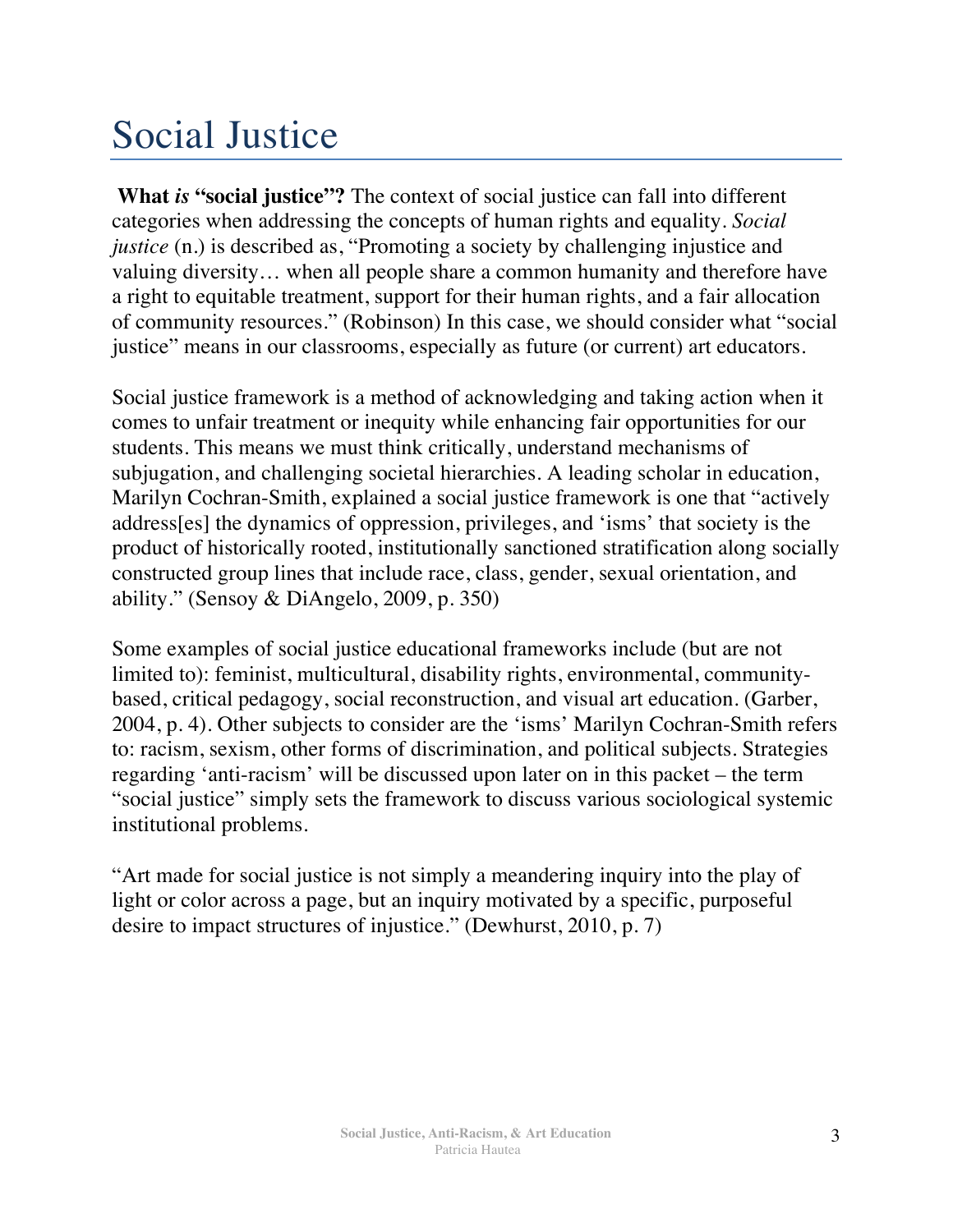### **Understanding Social Justice Terminology**

The following list is *not* an all-encompassing gestalt of social justice and sociological rhetoric as it is always developing. Existing resources by the National Conference Community and Justice, Suffolk University, Oregon State University, Arizona State University – Intergroup Relations center, and The National Center for Transgender Equality were compiled into this glossary.

#### **A GLOSSARY OF TERMS**

**Ableism:** Prejudiced thoughts and discriminatory actions based on differences in physical, mental, and/or emotional ability; usually that of able-bodied / minded persons against people with illness, disabilities, or less developed skills / talents.

**Accessibility:** The extent to which a facility is readily approachable and usable by individuals with disabilities, particularly such areas as the personnel office, worksite and public areas.

**Adultism:** Prejudiced thoughts and discriminatory actions against young people, in favor of older person(s).

**Adrogyne/Androgynous/Androgyny (n):** 1. A person whose biological sex is not readily apparent, whether intentionally or unintentionally. 2. A person whose identity is between the two traditional genders. 3. A person who rejects gender roles entirely.

**Androgynous:** Someone who reflects an appearance that is both masculine and feminine, or who appears to be neither or both a boy and a girl.

**Advocate:** Someone who speaks up for her/himself and members of his/her identity group; e.g., a woman who lobbies for equal pay for women.

**Agent:** The perpetrator or perpetuator of oppression and/or discrimination; usually a member of the dominant, non-target identity group.

**Ageism:** Prejudiced thoughts and discriminatory actions based on differences in age; usually that of younger persons against older.

**Ally:** A person of one social identity group who stands up in support of members of another group; typically member of dominant group standing beside member(s) of targeted group; e.g., a male arguing for equal pay for women.

**Anti‐Semitism:** The fear or hatred of Jews, Judaism, and related symbols.

**Asexual:** Having no evident sex or sex organs. In usage, may refer to a person who is not sexually active, or not sexually attracted to other people.

**Bias:** Prejudice; an inclination or preference, especially one that interferes with impartial judgment. Biphobia: The fear or hatred of homosexuality (and other non-heterosexual identities), and persons perceived to be bisexual.

**Bi‐racial:** A person who identifies coming from two races. A person whose biological parents are of two different races.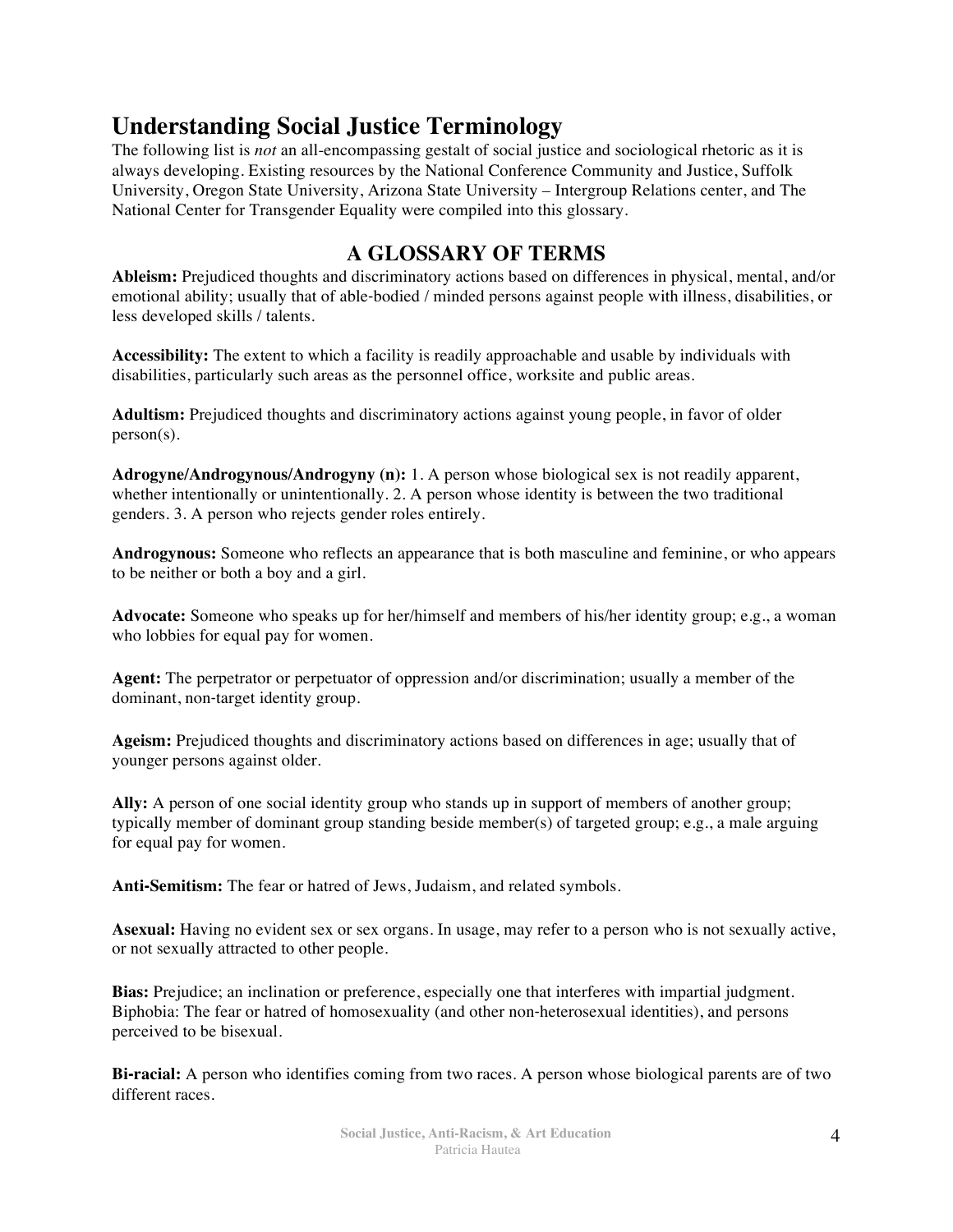**Bigendered/Dual Gendered (v):** A person who possesses and expresses a distinctly masculine persona and a distinctly feminine persona. Is comfortable in and enjoys presenting in both gender roles.

**Bisexual (adj.):** attracted to members of either the male or female sex.

**Categorization:** The natural cognitive process of grouping and labeling people, things, etc. based on their similarities. Categorization becomes problematic when the groupings become oversimplified and rigid (e.g. stereotypes).

**Classism:** Prejudiced thoughts and discriminatory actions based on difference in socio‐economic status, income, class; usually by upper classes against lower.

**Coalition:** A collection of different people or groups, working toward a common goal.

**Codification:** The capture and expression of a complex concept in a simple symbol, sign or prop; for example, symbolizing "community" (equity, connection, unity) with a circle.

**Collusion:** Willing participation in the discrimination against and/or oppression of one's own group (e.g., a woman who enforces dominant body ideals through her comments and actions).

**Color Blind:** the belief in treating everyone "equally" by treating everyone the same; based in the presumption that differences are by definition bad or problematic, and therefore best ignored (i.e., " I don't see race, gender, etc.").

**Contact Hypothesis:** The original scientific motivation for integration of education and the armed forces, this theory posits that bringing peoples of different backgrounds together (on a college campus, for example) will lead to improved relations among them. Additional research has shown this to be true only under certain conditions including: sanction by authority, common goals, and equal status contact (both numerically and psychologically). (Allport, 1957)

**Dialogue:** "Communication that creates and recreates multiple understandings" (Wink, 1997, p. 37); it is bidirectional, not zero‐sum and may or may not end in agreement; it can be emotional and uncomfortable, but is safe, respectful and has greater understanding as its goal.

**Discrimination**: Actions, based on conscious or unconscious prejudice, which favor one group over others in the provision of goods, services, or opportunities.

Diversity: The wide variety of shared and different personal and group characteristics among human beings.

**Domestic Partner:** either member of an unmarried, cohabiting, and same-sex couples that seeks benefits usually available only to spouses.

**Dominant Culture:** The cultural values, beliefs, and practices that are assumed to be the most common and influential within a given society.

**F to M/FTM/F2M:** Female to male. Abbreviation used to specify the direction of sex or gender role change, usually used by those who identify as transsexual.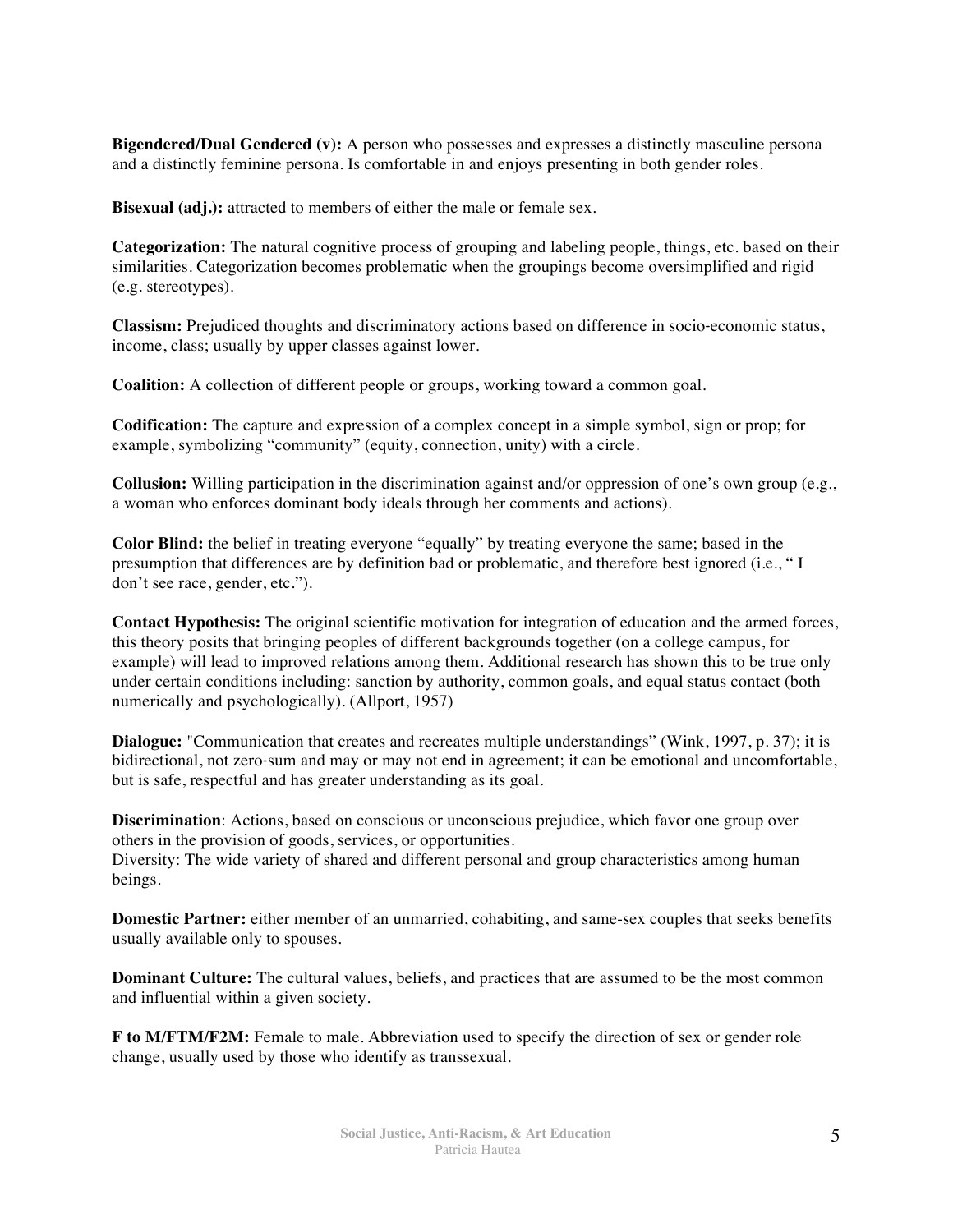**First Nations People:** Individuals who identify as those who were the first people to live on the Western Hemisphere continent. People also identified as Native Americans.

**Fundamental Attribution Error:** A common cognitive action in which one attributes his/her own success and positive actions to his/her own innate characteristics ("I'm a good person") and failure to external influences ("I lost it in the sun"), while attributing others success to external influences ("he had help, was lucky") and failure to others' innate characteristics ('they're bad people"). This operates on the group levels as well, with the ingroup giving itself favorable attributions, while giving the out-group unfavorable attributions, as way of maintaining a feeling of superiority. A "double standard."

**Gender:** The socially constructed concepts of masculinity and femininity; the 'appropriate' qualities accompanying biological sex.

**Gendered:** Having a denotative or connotative association with being either (traditionally) masculine or feminine.

**Gender Bending (v):** Dressing or behaving in such a way as to question the traditional feminine or masculine qualities assigned to articles of clothing, jewelry, or mannerisms.

**Hapa:** a Hawaiian language term used to describe a person of mixed Asian or Pacific Islander racial or ethnic heritage.

**Hate Crime:** Hate crime legislation often defines a hate crime as a crime motivated by the actual or perceived race, color, religion, national origin, ethnicity, gender, disability, or sexual orientation of any person.

**Heterosexism**: The presumption that everyone is, and should be, heterosexual. Heterosexual (adj.): Attracted to members of other or the opposite sex. Homophobia: The fear or hatred of homosexuality (and other non‐heterosexual identities), and persons perceived to be gay or lesbian.

**Homosexual: (adj.)** attracted to members of the same sex. (Not a preferred term. See: Gay, Lesbian)

**Hermaphrodite (n):** An individual having the reproductive organs and many of the secondary sex characteristics of both sexes. (Not a preferred term. See: Intersex)

**In‐group Bias (favoritism):** the tendency for groups to "favor" themselves by rewarding group members economically, socially, psychologically, and emotionally in order to uplift one group over another.

**Hate crime**: Hate crime legislation often defines a hate crime as a crime motivated by the actual or perceived race, color, religion, national origin, ethnicity, gender, disability, or sexual orientation of any person.

**Intergroup Conflict:** Tension and conflict which exists between social groups. And which may be enacted by individual members of these groups.

**‐Ism:** A social phenomenon and psychological state where prejudice is accompanied by the power to systemically enact it.

**Intersex:** 1. A person who is biologically intermediate between male and female. 2. A person with both ovarian and testicular tissue. 3. A person with two ovaries or two testes, but ambiguous genitals.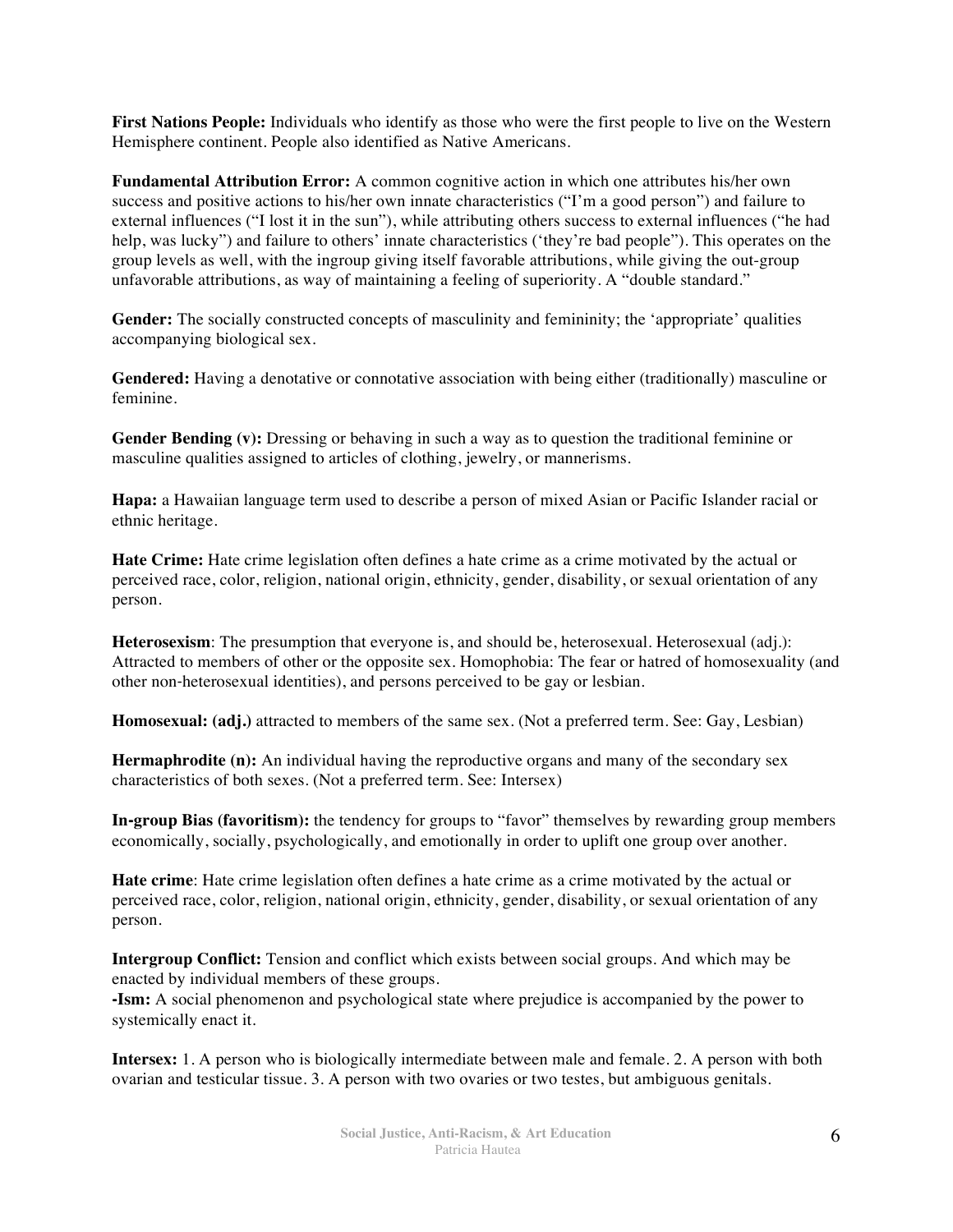**Lesbian:** A woman who is attracted to other women. (adj.) describing such women.

**LGBTQA:** Acronym encompassing the diverse groups of lesbian, gay, bisexual, transgendered populations and allies and/or lesbian, gay, bisexual, and transgender alliances/associations.

**M to F/MTF/M2F:** Male to Female. Abbreviation used to specify the direction of sex or gender role change, usually used by those who identify as transsexual.

**Marginalized:** Excluded, ignored, or relegated to the outer edge of a group/society/community.

**Model Minority:** Refers to a minority ethnic, racial, or religious group whose members achieve a higher degree of success than the population average. This success is typically measured in income, education, and related factors such as low crime rate and high family stability.

**Multiplicity:** The quality of having multiple, simultaneous social identities (e.g., being male and Buddhist and working class).

**Multiracial:** An individual that comes from more than one race. An individual who's parent's are born from more than one race.

**Multiethnic:** An individual that comes from more than one ethnicity. An individual whose parents are born from more than one ethnicity.

**Naming:** "When we articulate a thought that traditionally has not been discussed".

**National Origin:** The political state from which an individual hails; may or may not be the same as that the person's current location or citizenship.

**Oppression:** Results from the use of institutional power and privilege where one person or group benefits at the expense of another. Oppression is the use of power and the effects of domination.

**Pansexual (also referred to as omnisexuality or polisexuality):** A term referering to the potential for sexual attractions or romantic love toward people of all gender identities and biological sexes. The concept of pansexuality deliberately rejects the gender binary, and derives its origin from the transgender movement.

**People of Color:** A collective term for men and women of Asian, African, Latin and Native American backgrounds; as opposed to the collective "White" for those of European ancestry.

**Personal Identity:** Our identities as individuals‐including our personal characteristics, history, personality, name, and other characteristics that make us unique and different from other individuals.

**Polyamory:** The practice of having multiple open, honest love relationships.

**Prejudice:** A preconceived judgment about a person or group of people; usually indicating negative bias.

**Privilege:** a right, license, or exemption from duty or liability granted as a special benefit, advantage, or favor.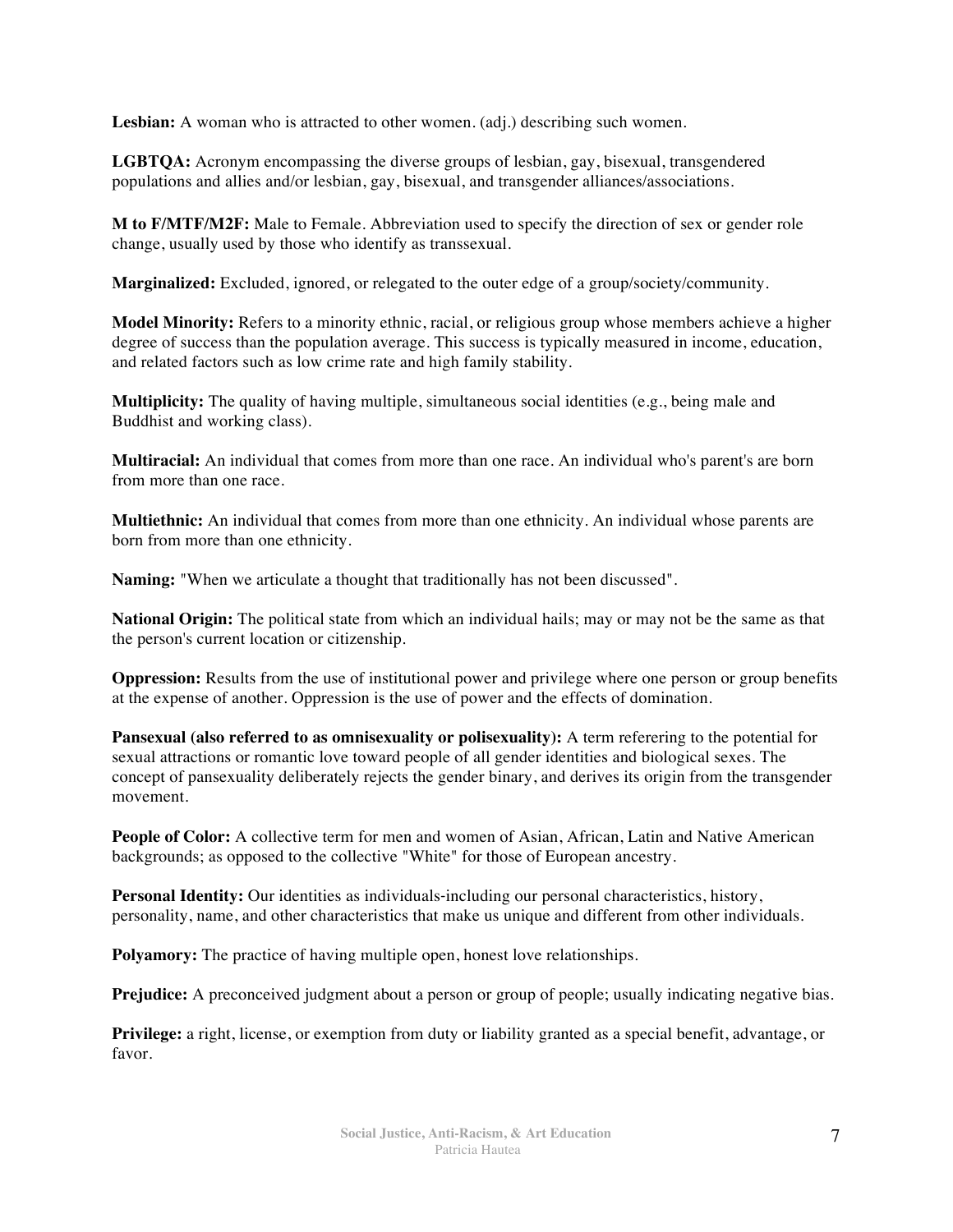**Queer:** An umbrella term that can refer to anyone who transgresses society's view of gender or sexuality. The definitional indeterminacy of the word Queer, its elasticity, is one of its constituent characteristics: "A zone of possibilities."

**Questioning:** A term used to refer to an individual who is uncertain of her/his sexual orientation or identity.

**Racism:** Prejudiced thoughts and discriminatory actions based on difference in race/ethnicity; usually by white/European descent groups against persons of color.

**Re‐fencing (exception‐making):** A cognitive process for protecting stereotypes by explaining any evidence/example to the contrary as an isolated exception.

**Religion:** A system of beliefs, usually spiritual in nature, and often in terms of a formal, organized denomination.

**Safe Space:** Refers to an environment in which everyone feels comfortable in expressing themselves and participating fully, without fear of attack, ridicule or denial of experience.

**Same Gender Loving:** a term coined by activist Cleo Manago as a description for homosexuals, particularly in the African American community. SGL is an alternative to Eurocentric homosexual identities e.g. gay and lesbian.

**Saliency:** The quality of a group identity of which an individual is more conscious and which plays a larger role in that individual's day-to-day life; for example, a man's awareness of his "maleness" in an elevator with only women.

**Sex:** biological classification of male or female (based on genetic or physiological features); as opposed to gender.

**Sexism:** Prejudiced thoughts and discriminatory actions based on difference in sex/gender; usually by men against women.

**Sexual Orientation:** one's natural preference in sexual partners; predilection for homosexuality, heterosexuality, or bisexuality.

**Silencing:** The conscious or unconscious processes by which the voice or participation of particular social identities is exclude or inhibited.

**Social Identity:** It involves the ways in which one characterizes oneself, the affinities one has with other people, the ways one has learned to behave in stereotyped social settings, the things one values in oneself and in the world, and the norms that one recognizes or accepts governing everyday behavior.

**Social Identity Development:** The stages or phases that a person's group identity follows as it matures or develops.

**Social Justice:** A broad term for action intended to create genuine equality, fairness and respect among peoples.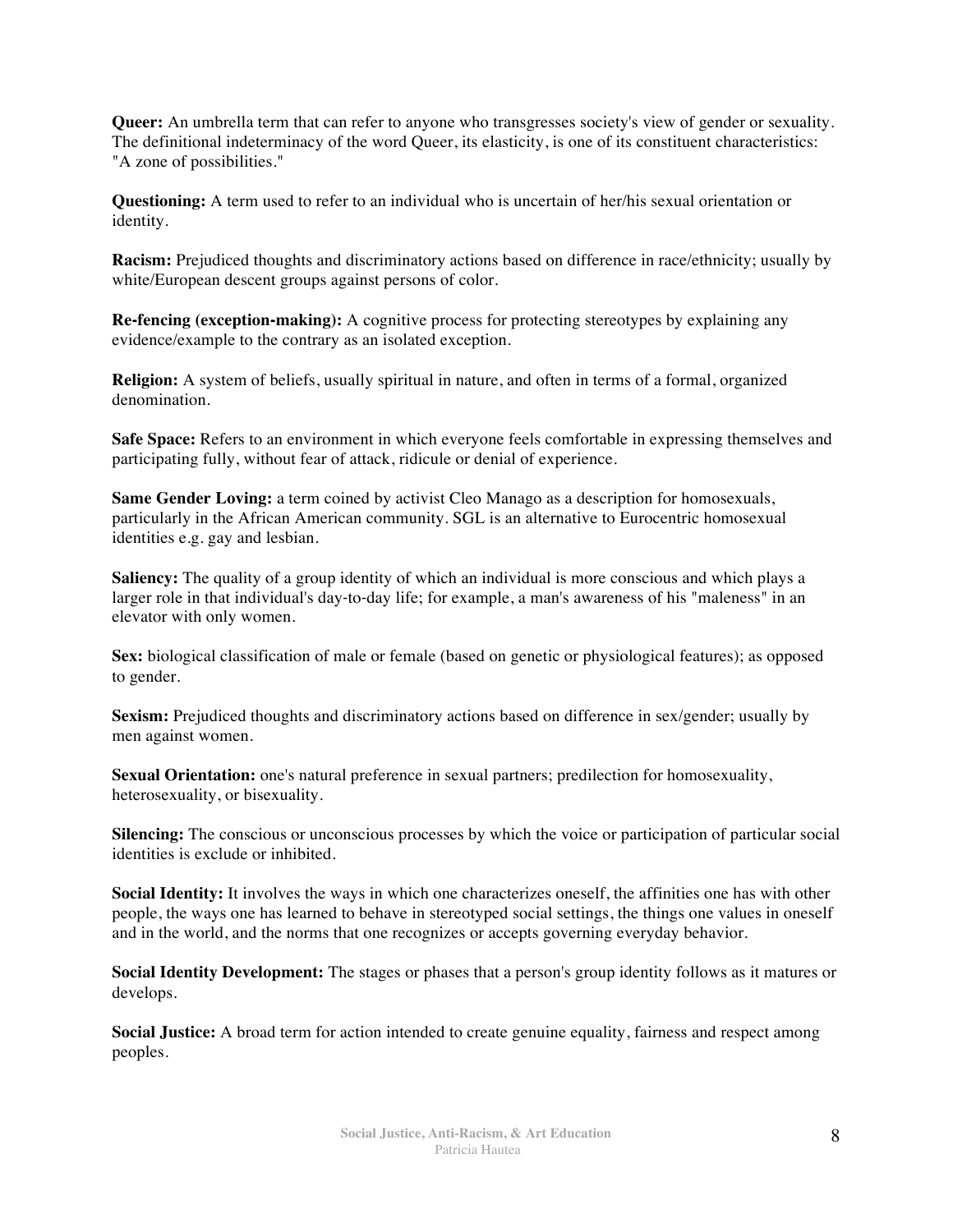**Social Oppression:** "Exist when one social group, whether knowingly or unconsciously, exploits another group for its own benefit" (Hardiman &Jackson, 1997)

**Social Self‐Esteem:** The degree of positive‐negative evaluation an individual holds about his/her particular situation in regards to his/her social identities.

**Social Self‐View:** An individual's perception of to which social identity groups he/she belongs. ]

**Spotlighting:** The practice of inequitably calling attention to particular social groups in language, while leaving others as the invisible, de facto norm. For example: "black male suspect"(versus "male suspect," presumed white); "WNBA" (as opposed to "NBA," presumed male).

**Stereotype:** Blanket beliefs and expectations about members of certain groups that present an oversimplified opinion, prejudiced attitude, or uncritical judgment. They go beyond necessary and useful categorizations and generalizations in that they are typically negative, are based on little information, and are highly generalized.

**System of Oppression:** Conscious and unconscious, non-random, and organized harassment, discrimination, exploitation, discrimination, prejudice and other forms of unequal treatment that impact different groups.

**Tolerance (n):** Acceptance and open‐mindedness to different practices, attitudes, and cultures; does not necessarily mean agreement with the differences.

**Transphobia:** The fear or hatred of homosexuality (and other non-heterosexual identities), and persons perceived to be transgender and/or transsexual.

**Transgender:** Appearing as, wishing to be considered as, or having undergone surgery to become a member of the opposite sex. Transgendered people can include transsexuals, cross-dressers, drag kings/queens, masculine women, feminine men, and those who defy what society tells them is appropriate for their gender.

**Transsexual:** One who identifies as a gender other that of their biological sex.

**White Privilege**: The concrete benefits of access to resources and social rewards and the power to share the norms and values of society that Whites receive, tacitly or explicitly, by virtue of their position in a racist society.

**Xenophobia**: the fear and hatred of that which is perceived to be foreign or strange.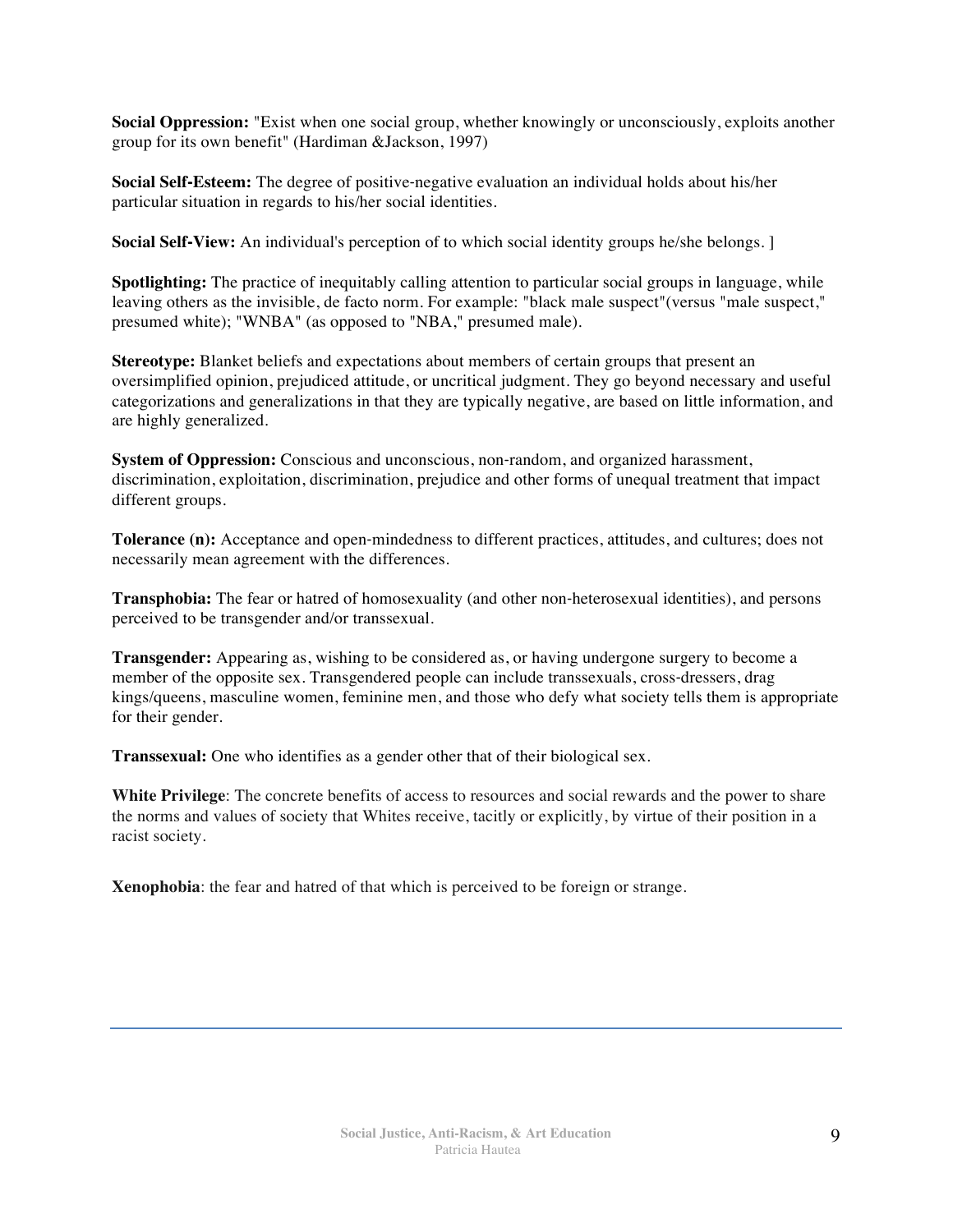# Social Justice Art Education

**Social Justice Art Education** is a developing, iterative progression of knowledge and tolerance, which seeks freedom for all students. Social Justice Art Education looks to connect, question, and translate art in a comprehensive approach. (Dewhurst, 2010, p. 8)

*"Teaching for social justice might be thought of as a kind of popular education - of, by, and for the people -- something that lies at the heart of education in a democracy, education toward a more vital, more democratic society. It can compel us toward action, away from complacency."* (William Ayers and Therese Quinn, 2000, p. vii-viii)

Art education is argued to be useful and to "channel the creativity onto the concrete social tasks that need doing – that is to say, toward the moral shaping of culture itself." (Gablik, 1991, p. 142) In making decisions as art educators we can revise the purposes of art as tied to social justice when creating lesson plans. Different art scholars such as Arthur Danto, Hal Foster, and Grant Kester believe the integration of arts, artists, (and students) can relate to their communities and social necessities. Art goes beyond conversation about artwork – it can be an exchange between the artists and the audience. Social justice education can encourage students, regardless of age, to be active participants in the community and society, thinking critically, employing "the principles of justice, liberty, and equality" in creating a radical democracy. (Giroux, 1991, p. 245) Art education can be utilized to emphasize not only on culture and the arts but also on positive social change and activism.

## **Thinking About the Art Classroom**

The intersection of social justice, education, and art comes in many forms:

- Activist Art (Felshin, 1995)
- New Public Art (Lacy, 1995)
- Art for Social Change (O' Brien & Little, 1990)
- Community Based-Art (Knight & Schwarzman, 2005)
- Community Cultural Development (Adams & Goldbard, 2001)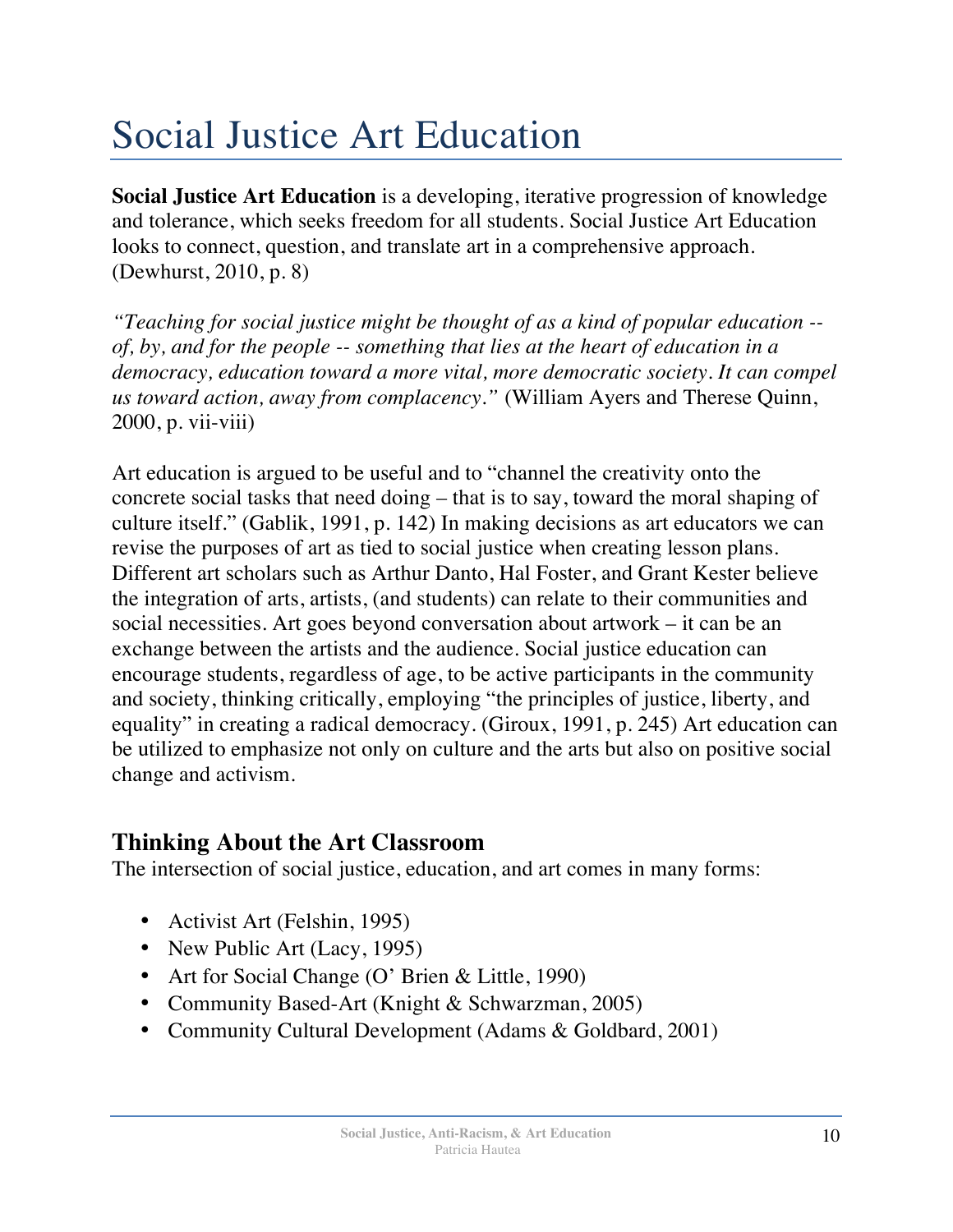# Anti-Racism in conjunction with Social Justice

**How is "racism" defined?** The formal definition of racism (n.) is the "poor treatment of or violence against people because of their race: the belief that some races of people are better than others." However, when speaking about racism in an educational framework, we must look at a sociological perspective: a combination of prejudice, predisposition, and dominance.

**What is an "anti-racist pedagogy"?** The anti-racist pedagogy is the critical lens for students and teachers to understand race, oppression, and develop agency to go challenge the status quo. When working toward an anti-racist classroom, educators must examine theories of practice, analyze classroom activities, and facilitate conversation that benefits their students of color. (Suyemoto, 2001) Schools play a continuing role in promoting a Eurocentric vision of America that excludes American-born students of color despite multicultural rhetoric. Many elementary and secondary teachers utilize assimilation theories; it is a subtractive process stripping students of their family's language and culture leaving a negative impact on students' self-esteem and notions of identity. (Olsen, 1997; S. Lee, 1996)

*Why is this necessary to understand?* The topic of race, especially in light of the contemporary (2015) political discourse surrounding #BlackLivesMatter, police brutality, and the protests in Ferguson, is one some educators feel they must tread around or avoid altogether. Addressing *racism* is difficult to confront for many, people are afraid to offend, and it is not easy to have the conversation about race. However, I argue this is an issue that needs to be spoken about because everyone deserves the right to life, equality, and justice. Simply ignoring the problem only perpetuates shutting down the voices that are fighting to be heard; by doing so, it is supporting racist institutions and practices. We should never undermine our students' of color, their capabilities, their experiences, nor make assumptions of who they are or where they come from simply because of what they look like. Students are also considerably more cognizant of the world around them than we credit. As educators we must take these things into account when building rapport and interacting with them. In classrooms, it is necessary for educators to look critically at personal biases and our (often unintentional) inherent expectations we project onto our students. It is *imperative* we strive to create a safe and healthy environment for our students.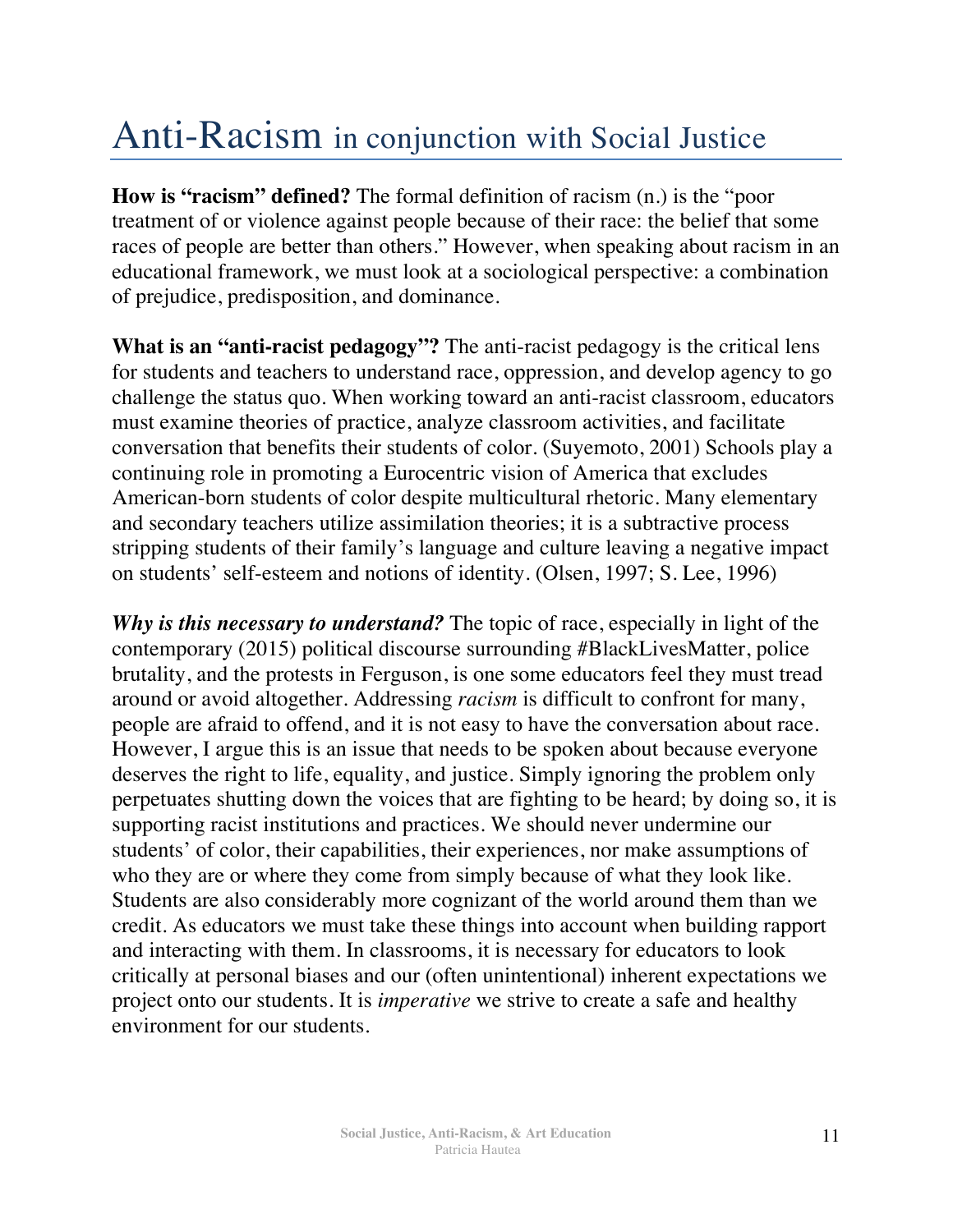## **Educational Initiatives in Post-War America: The Perpetuation of Racial Inequalities (A Brief Overview)**

The American education and educational initiatives did eventually ameliorate excluding all 'non-whites' for a proper education, but it did more to perpetuate inequalities. There was inherent racism in the white-dominated institutions, which hindered the education for many different groups of people. Discrimination is what the educational systems of the United States were founded on. The social construction of separating based on race, has given birth to and continues to maintain the racism that exists within the United States and the consequences of those actions are still present today.

For Black Americans, full citizenship was not allowed until the 1950's to 1960's. The people lived in a segregated society and despite the Brown v. Board of Education decision, the racism and maltreatment would continue. For Asian Americans, stereotypes perceived would still be engrained and they would be seen as racially and culturally inferior. Hispanic and Latino Americans were also denied a proper education and were forced to follow American culture and denied the right to speak their own language. For Native Americans, they not only suffered the loss of their homes and lands, but also suffered the consequences of the educational initiatives that were meant to "help" the people.

All groups of people suffered forced assimilation, cultural genocide, were not granted citizenship multiple times, as religion or patriotism was utilized as a justification for racism and its actions. Inequalities of the educational system to maintain white supremacy has put many at a disadvantage and has left a huge opportunity gap. Although the American educational system is more inclusive today, the huge economic inequalities and achievement gaps have only worsened. They are better than they were before, but many of the false ideologies still linger. Today, children still do not have equitable access to experienced educators and students of color often receive unfair expulsions or suspensions more than their white peers (amongst other issues – research: the prison industrial complex). So while the American educational system is now legally available for everyone and desegregated, the ethnic and socioeconomic disparities exist, only being perpetuated by the false notion of "betterment", and the dominant culture this country is founded on.

This written component does not include formal citations because it is a compilation of generalized information and personal description of racial disparities in the educational system of the United States.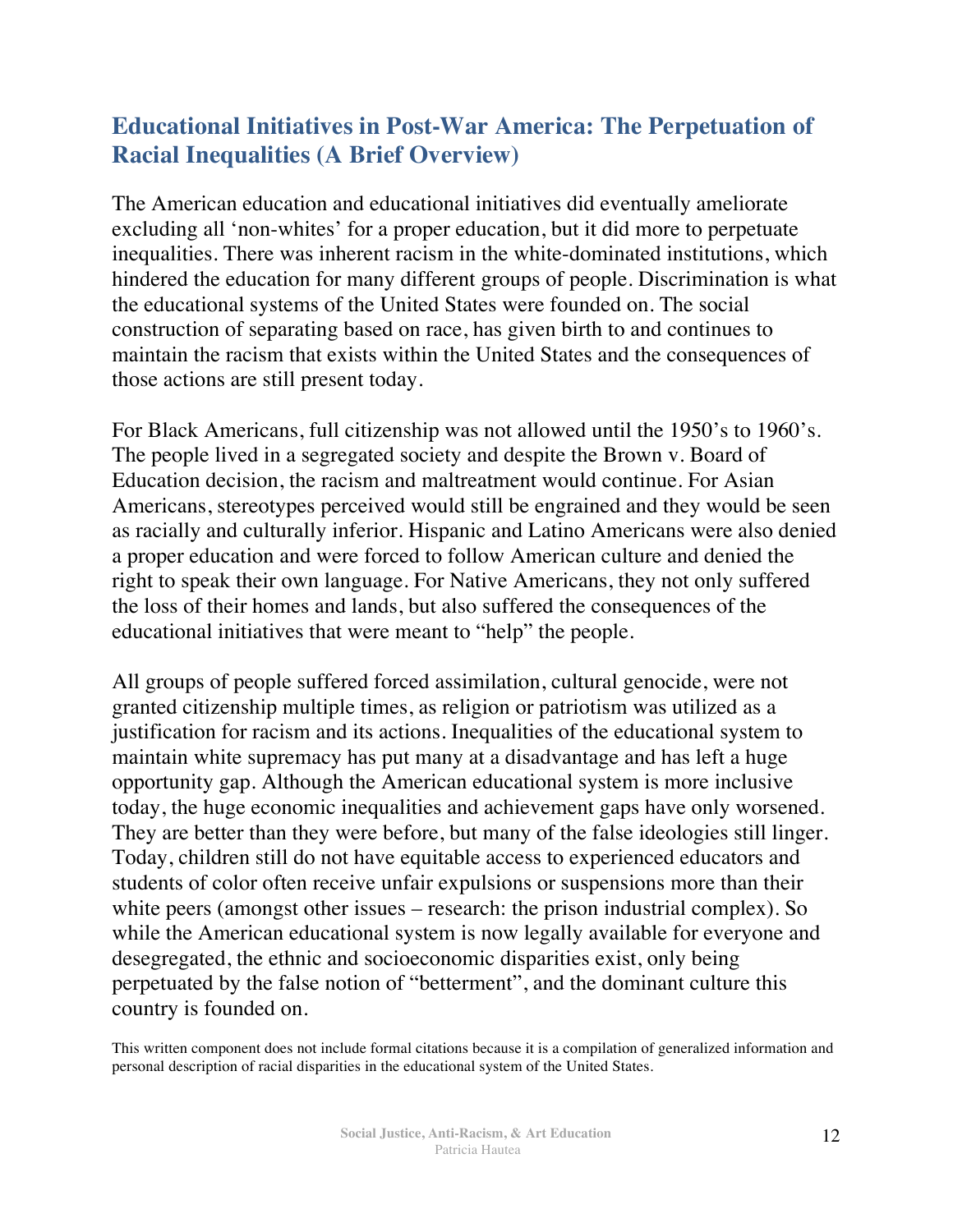## **Understanding and Acknowledging White Privilege**

Three common arguments and misconceptions against "white privilege":

- 1. "I am White, but do not have 'white privilege' because I am poor."
- 2. "I have experienced reverse racism. I have been bullied  $&$  experienced xyz."
- 3. "I do not see color we are all human."  $(a.k.a. "colorblindness")<sup>1</sup>$

Although there are diverse White cultures, all Whites do share White racial privilege. (Lee, 2005, p. 24) Race is a social construct (a category, perception or idea created and developed by society and then applied to individual and groups) but is very real for many marginalized groups of people. As Gina Crosley-Corcoran of thefeministbreeder writes, "After one reads McIntosh's powerful essay [White Privilege: Unpacking the Invisible Knapsack], it's impossible to deny that being born with white skin in America affords people certain unearned privileges in life that people of another skin color simple are not afforded. For example:

- 'I can turn on the television or open to the front page of the paper and see people of my race widely represented.'
- 'When I am told about our national heritage or about "civilization," I am shown that people of my color made it what it is.'
- 'If a traffic cop pulls me over or if the IRS audits my tax return, I can be sure I haven't been singled out because of my race.'
- 'I can if I wish arrange to be in the company of people of my race most of the time.'

If you read through the rest of the list, you can see how white people and people of color experience the world in two very different ways. BUT LISTEN: This is not said to make white people feel guilty about their privilege. It's not your fault you were born with white skin and experience these privileges. BUT, whether you realize it or not, you DO benefit from it, and it IS your fault if you don't maintain awareness of that fact."

This is also not to undermine the negative experiences with bullying and unfair treatment. Bullying and aggression is never acceptable. It is crucial to differentiate between *racial prejudices* (not liking someone because what they look like) and *white privilege*. A hegemonic culture and people who benefit from white privilege cannot experience racism. The notion of reverse racism *does not exis*t just as reverse sexism cannot truly exist – they (systemic sexism; patriarchy, and systemic racism; white supremacy) are profoundly *engrained* into the foundation of our country.

"This belief of 'white is the norm' is so ingrained it remains obscured from view, as natural as the air we breathe but do not see. This inability to see something that truly affects all of our lives contributes to the invisibility of white privilege as a corollary to racism." (Rains, 1998, p.80)

 $\overline{a}$ 

<sup>1</sup> Addressed in *Anti-Racism in conjunction with Social Justice* (page 11)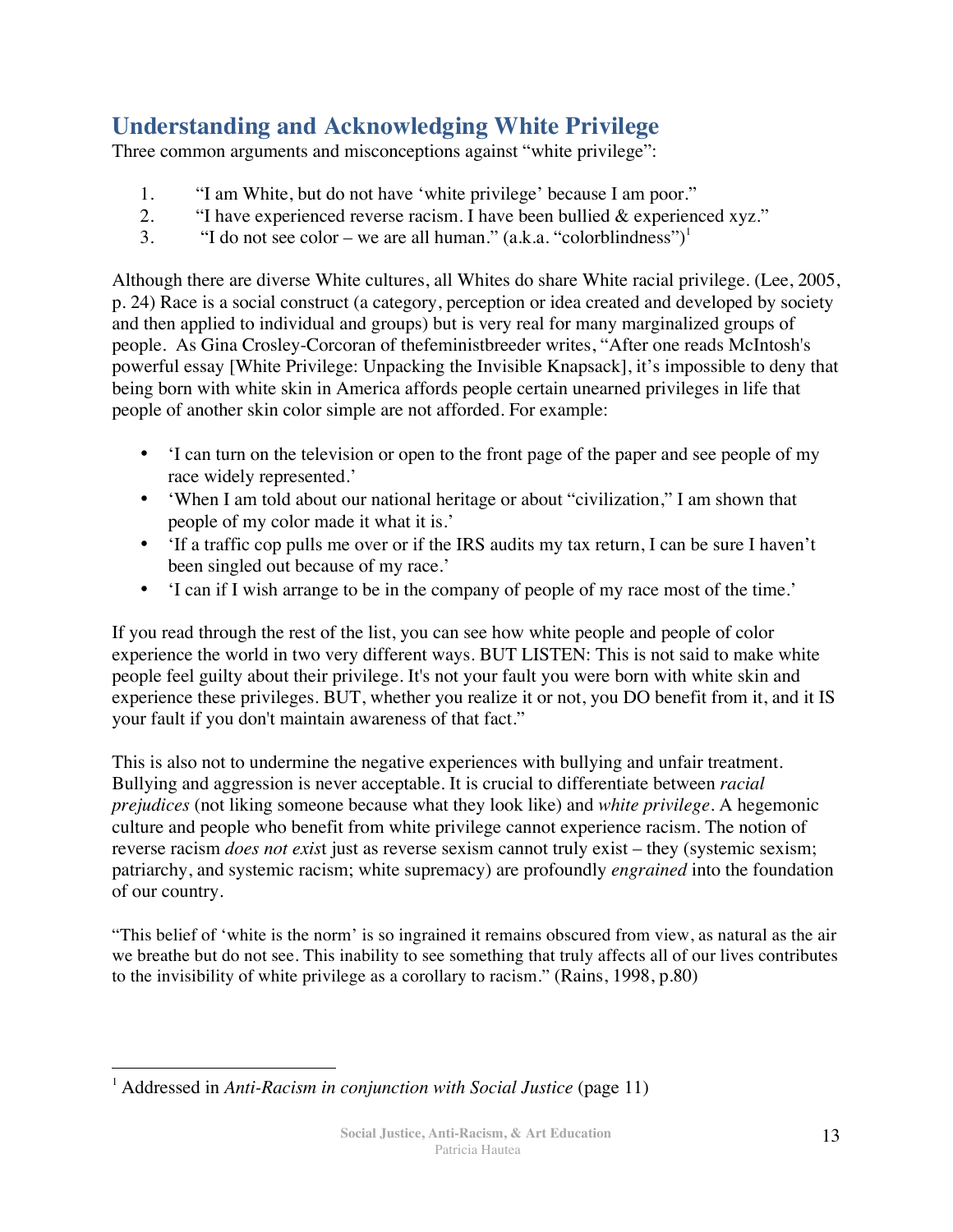## **The Toxicity of Microaggressions**

*It is not the intent – but the impact of our words we need to be cautious about.*

**mircoaggression** (noun)

A subtle but offensive comment or action directed at a minority or other non-dominant group that is often unintentional or unconsciously stereotyped: *microaggressions such as "I don't see you as black."* (dictionary.com, 2010)

**Microassaults:** Conscious and intentional actions or slurs, such as using racial epithets, displaying swastikas or deliberately serving a white person before a person of color in a restaurant.

**Microinsults:** Verbal and nonverbal communications that subtly convey rudeness and insensitivity and demean a person's racial heritage or identity. An example is an employee who asks a colleague of color how she got her job, implying she may have landed it through an affirmative action or quota system.

**Microinvalidations:** Communications that subtly exclude, negate or nullify the thoughts, feelings or experiential reality of a person of color. For instance, white people often ask Asian-Americans where they were born, conveying the message that they are perpetual foreigners in their own land.

### **Examples of Microaggressions**

*As explained by Derald Wing Sue Ph.D of Microaggressions in Everyday Life*

#### **Racial Microaggressions:**

• A White man or woman clutches their purse or checks their wallet as a Black or Latino man approaches or passes them. (*Hidden message: You and your group are criminals.*).

• An Asian American, born and raised in the United States, is complimented for speaking "good English." (*Hidden message: You are not a true American. You are a perpetual foreigner in your own country.)*

• A Black couple is seated at a table in the restaurant next to the kitchen despite there being other empty and more desirable tables located at the front. (*Hidden message: You are a second-class citizen and undeserving of first-class treatment.*)

#### **Gender Microaggressions:**

• An assertive female manager is labeled as a "bitch," while her male counterpart is described as "a forceful leader." (*Hidden message: Women should be passive and allow men to be the decision makers.*) • Whistles or catcalls are heard from men as a woman walks down the street. (*Hidden message: Your body/appearance is for the enjoyment of men. You are a sex object.*)

#### **Sexual Orientation Microaggressions:**

• A Young person uses the term "gay" to describe a movie that she didn't like. (*Hidden message: Being gay is associated with negative and undesirable characteristics.*)

• A lesbian client in therapy reluctantly discloses her sexual orientation to a straight therapist by stating she is "into women." The therapist indicates he is not shocked by the disclosure because he once had a client who was "into dogs." (*Hidden message: Same-sex attraction is abnormal and deviant.)*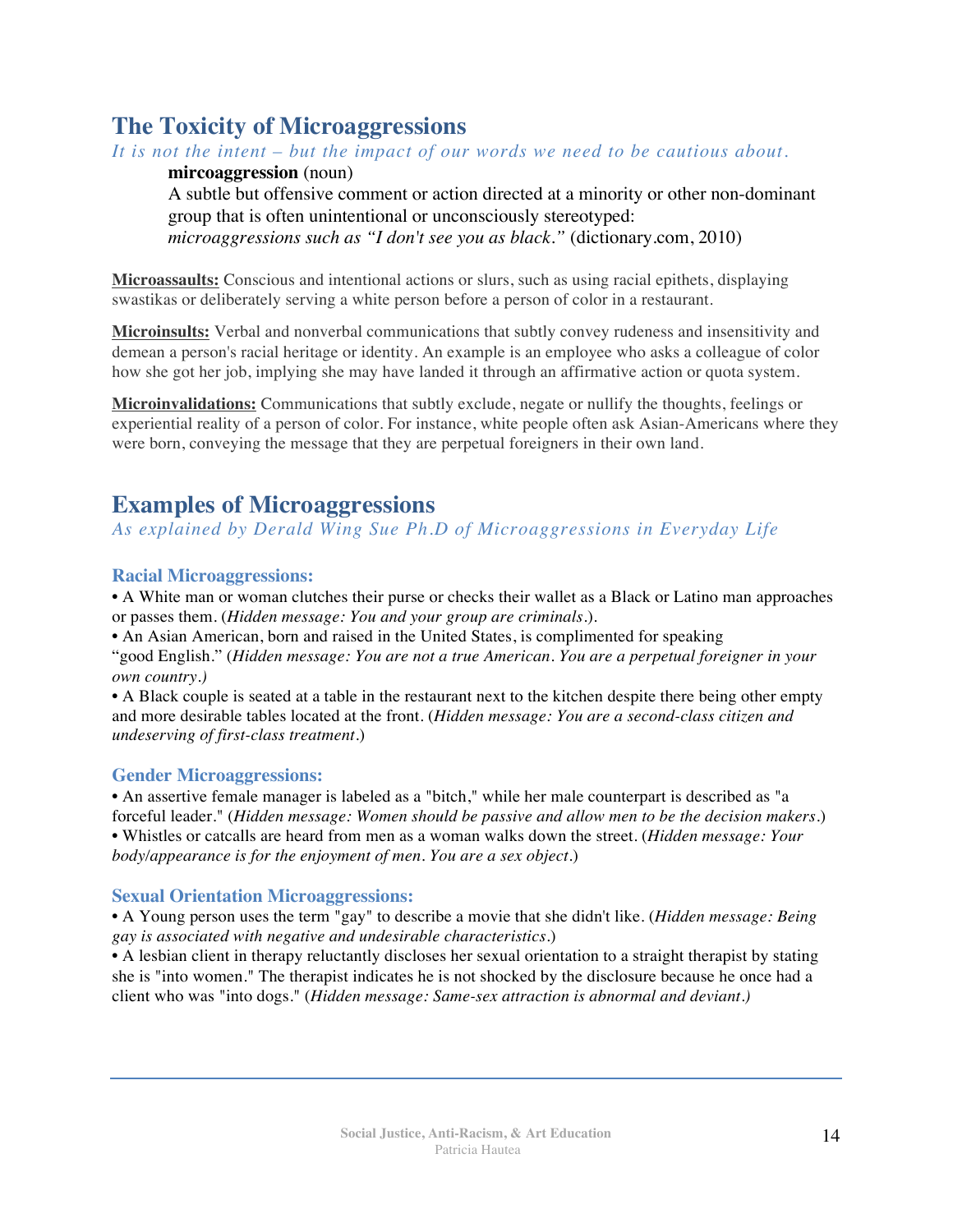## Strategies for Promoting Social Justice & an Anti-Racist Art Classroom

- Make hidden histories visible: recognizing counter narratives and marginalized voices through. Consider art historical and local histories to analyze. (See: tolerance.org/oral-history-handout)
- Challenge stereotypes: reach out to those who are not like yourself, while also encouraging students to examine their own biases when they come up. (Killman, 2012, p. 57)
- Develop student-driven projects where students can select their own topics.
- Generate art projects that involve collaborative, shared, and contextual planning.
- An antiracist in education involves four foundational principles
	- o Rejecting false notions of human difference;
	- o Acknowledging lived experiences shaped along racial lines;
	- o Learning from diverse forms of knowledge and experience; and
	- o Challenging systems of racial inequality (Pollock, 2008)
- Consider the point of Civil Rights Movements was to dismantle explicit forms of racism and racial classification. To utilize racial terms such as "Oriental" and "Caucasian" in language reinforces old racialized worldviews. (Mukhopadhyay, Henze, & Moses 2007, p.12)
- Remember "colorblindness" and "not seeing race" is a form of racist behavior and is a problematic mechanism of making the problem of racial inequality invisible.
- Construct a lesson plan model that is relevant to students' lives, organizations, and agencies. (Ballengee-Morris, Daniel, & Stuhr, 2002, p. 18)
- Produce instructional lesson plans concerning diversity, representation, and social justice in historical and contemporary socio-political contexts.
- Find artists and mediums that can expose and animate conversation about social justice, racism, and inequity. (Fey, Shin, Cinquemani, & Marino, 2010, p. 44)
- Learn to connect, question, and translate (how artists negotiate subjects such as social justice). (Dewhurst, 2010, p. 12)
- Plan fieldtrips to different community centers, museums, and alternative learning sites where other forms of arts and alternate narratives are available.
- Structure a democratic classroom for students and give them agency.
- Ensure the arts classroom you are facilitating is a safe and inclusive space for all students regardless of race, class, and gender.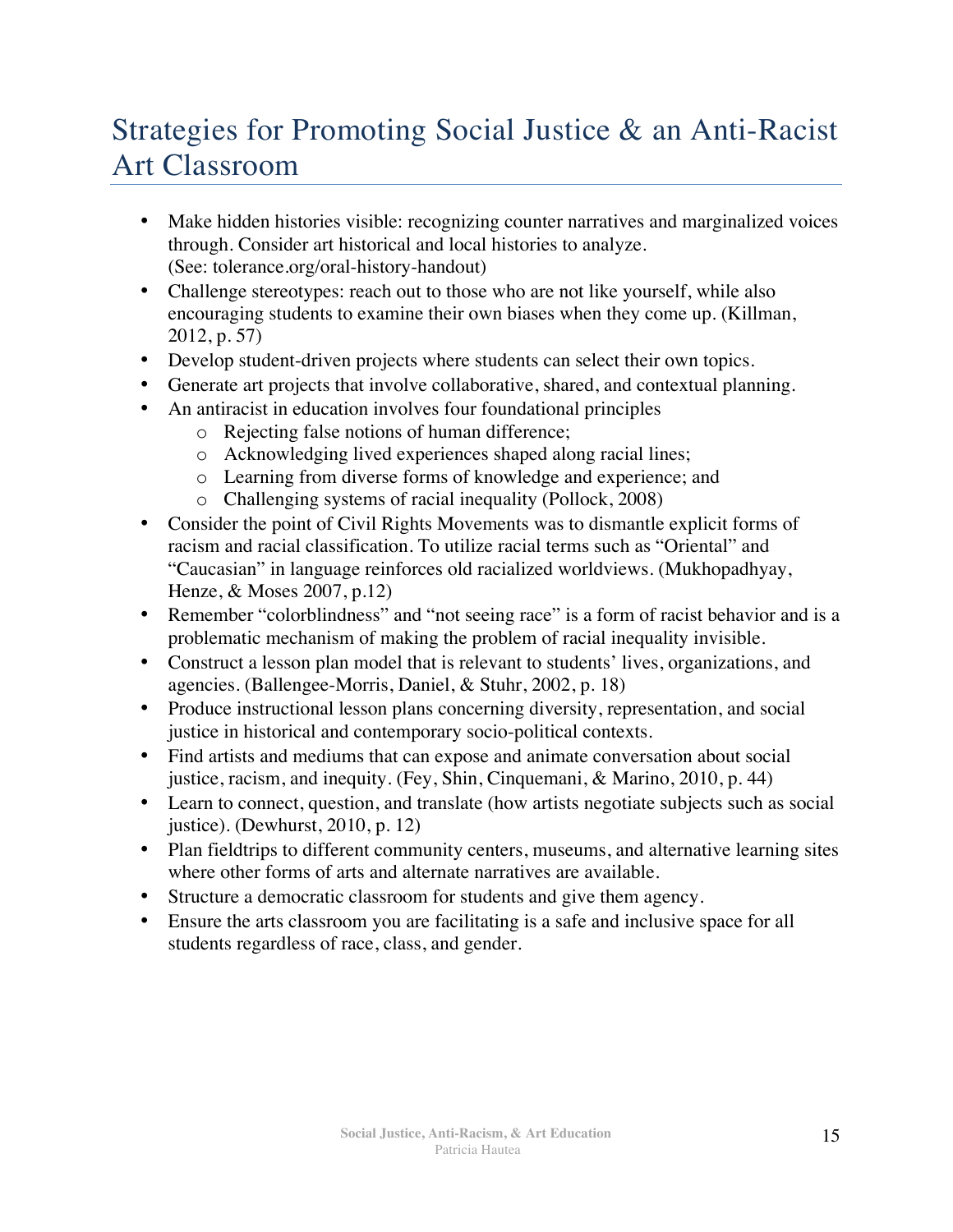# Social Justice Art Education Enduring Ideas: Themes & Artists

Diverse artists and themes can be applied in the art classroom curriculum to facilitate dialogue for students and a richer comprehension of the world around them. The assembled list of themes and artists are a few examples that may generate ideas to create lesson plans regarding social justice (anti-racism, the focus of this text, included).

#### **THEMES**

Social Justice Technology Culture History, Heritage, and Tradition Personal Cultural Identity National and Global Culture Contemporary Art Photography Storytelling / Visual Narratives Activist Art Public Art Current Events Mural Art

Post-modernism Community Art Feminism/Feminist Art Residual Art Community Women's Studies Collaborative Artmaking Environmental Art Political Graphics Folk Art Poster Art Phenomenology Counter Narratives

#### **ARTISTS**

Jeanne-Claude Marion Palfi Ansel Adams David Levinthal Mona Hatoum Suzanne Lacey Ai Weiwei Agnes Denes Esther Hernández Christo Thornton Dial Taft Richardson Purvis Young Robert Rauschenberg Clementine Hunter Maya Lin Kurt Schwitters Nicario Jimenez

Kara Walker Lewis Hine Bessie Harvey Nikki S. Lee Barbara Kruger Enoch Tanner Wickham Glenn Ligon Layla Ali Act Up & Gran Fury Nick Cave Ben Sakoguchi Keith Haring Beehive Collective Spiral Group Mel Chin Filippo Minelli Maurizio Cattelan

Elmgreen & Dragset Tom Sachs The Yes Men Superflex Collective Julien Berthier Banksy Roland Roos Gregor Schneider Helmut Smits kennardphillipps Yang Yi Solari Douglas Camp Barry Underwood John Dahlsen The Heidelberg Project Patricia Johanson Chris Jordan Garth Lenz Marion Martinez Mierle Ukeles Olafur Eliasson David Maisel Luzeinterruptus Amanda Schachter & Alexander Levi John Sabraw Yinka Shonibare Naziha Mestaoui Rachel Sussman Paulo Grangeon Daan Roosegaarde Aida Sulova Gabriel Orozco Martha Jackson- Jarvis Mathilde Roussel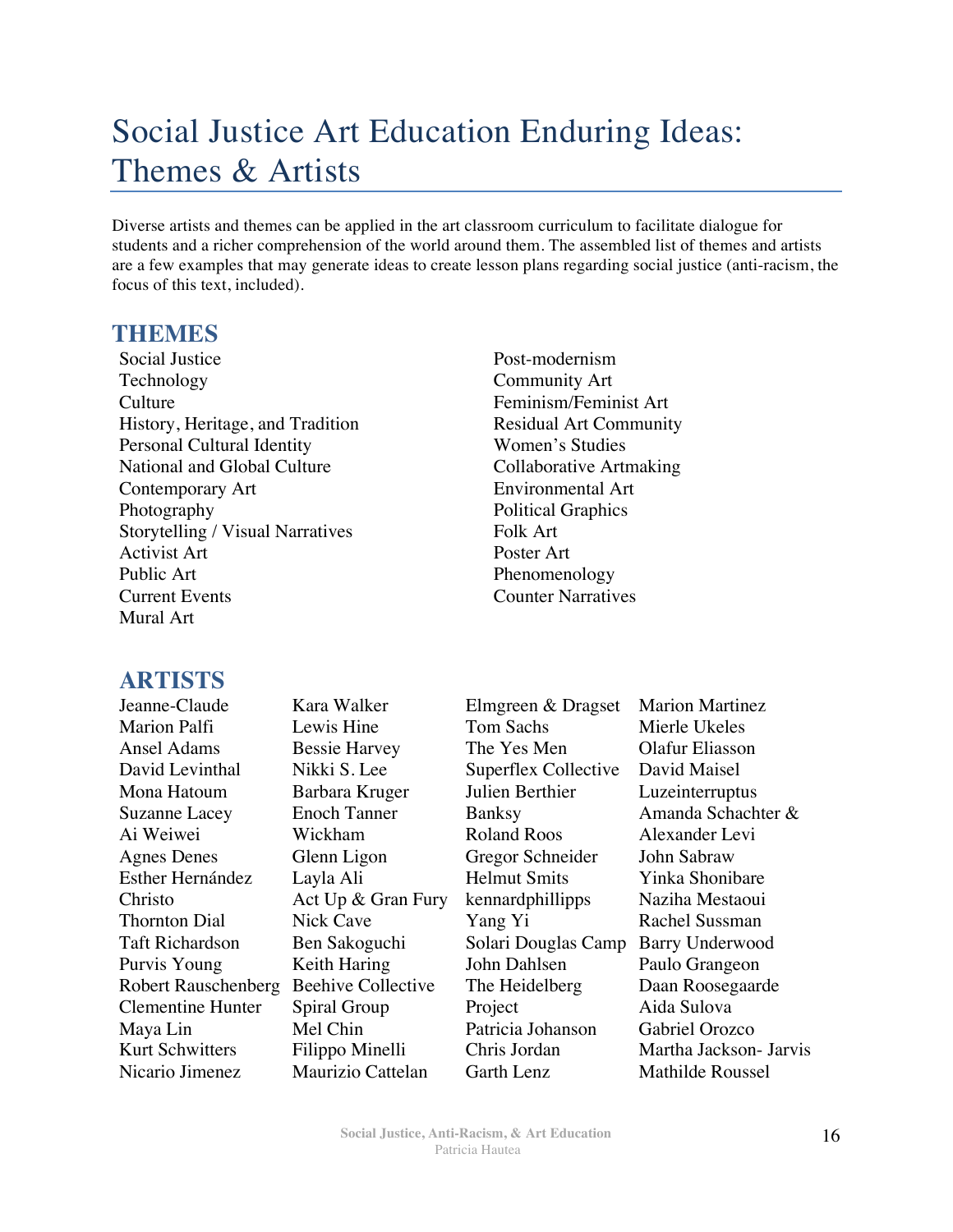## Conclusion: The Significance of Considering A Multicultural Framework in Relation to Social Justice & Anti-Racist Art Education

Art educators ought to explore approaches that could connect every experience, social critique, and creative expression. Multicultural education discusses the exploration of new means to share information, especially with having the Internet, in order to engage the public. It raises the question of finding how to broaden the perspective of others and ways of thinking.

The importance of multicultural education and the role is only now being integrated into classrooms, granted it is not complete solution but it is a step forward. Multiculturalism, unlike the "pop" movement, is a condition of social existence, rather than an art style. It emerged from activism and a greater sensitivity to cultural and gender biases. Now, it is meant to alter the conditions that produce economic and social inequalities. In today's classroom environment, culture and issues in art history have been included. However, even today's textbooks attenuate the importance of gender and ethnic groups. Art turns into a representation of the nature of society and social existence, once it is incorporated to the students' own interests. The study of art can encourage multicultural and social awareness, so students may assess critically their environments in ways that are amalgamated with the study of art. (New Museum, 2011)

Since the beginning of the 1970's, funding for art in public schools has been decreasing, leading to budget cuts, and lessening of art-related classes. During the lessening of art classes, the multicultural movement was intensifying. The effort to keep these classes alive has lead to political to government arguments to keep multiculturalism alive. Standardization in education has become the basis for academic success, especially with academic courses, therefore the lack of instructional time for art and the arts. Art advocates have focused their attention to restoring arts funding in the intervening time; parent associations have contributed a large amount to these efforts. Unfortunately, few low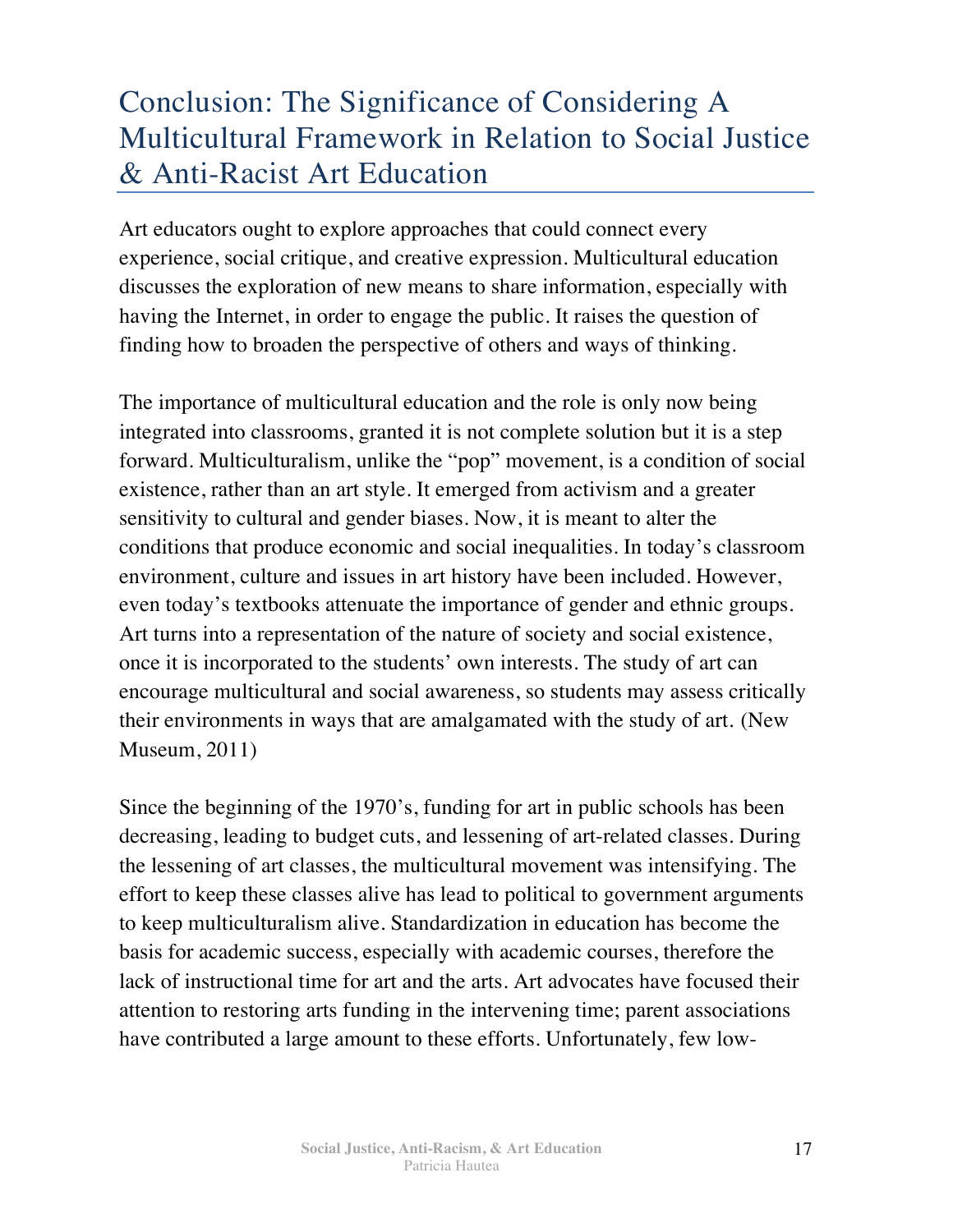income communities lack the ability to raise thousands of dollars, and the fight to support the arts in every school becomes more and more difficult.

Meanwhile, hope is not lost, because the stipulation of arts teachers in public schools by outside arts organizations is becoming a more permanent part of public school art instruction. Programs like this will continue to be a quintessential aspect to the art education effort in the advancement of schools. As educators, we must not undermine our *own* ability to see ourselves as intellectuals who can conceptualize, design, and implement lesson plans that can validate our students' experience. It is our responsibility to also see ourselves as agents of meaningful change and see the possibilities for transformation in our educational system. (Garber, 2004, p. 7) Systemic change is a slow process. Working toward for justice and equality as an educator is a political procedure to help our students and we have to be social advocates for them.